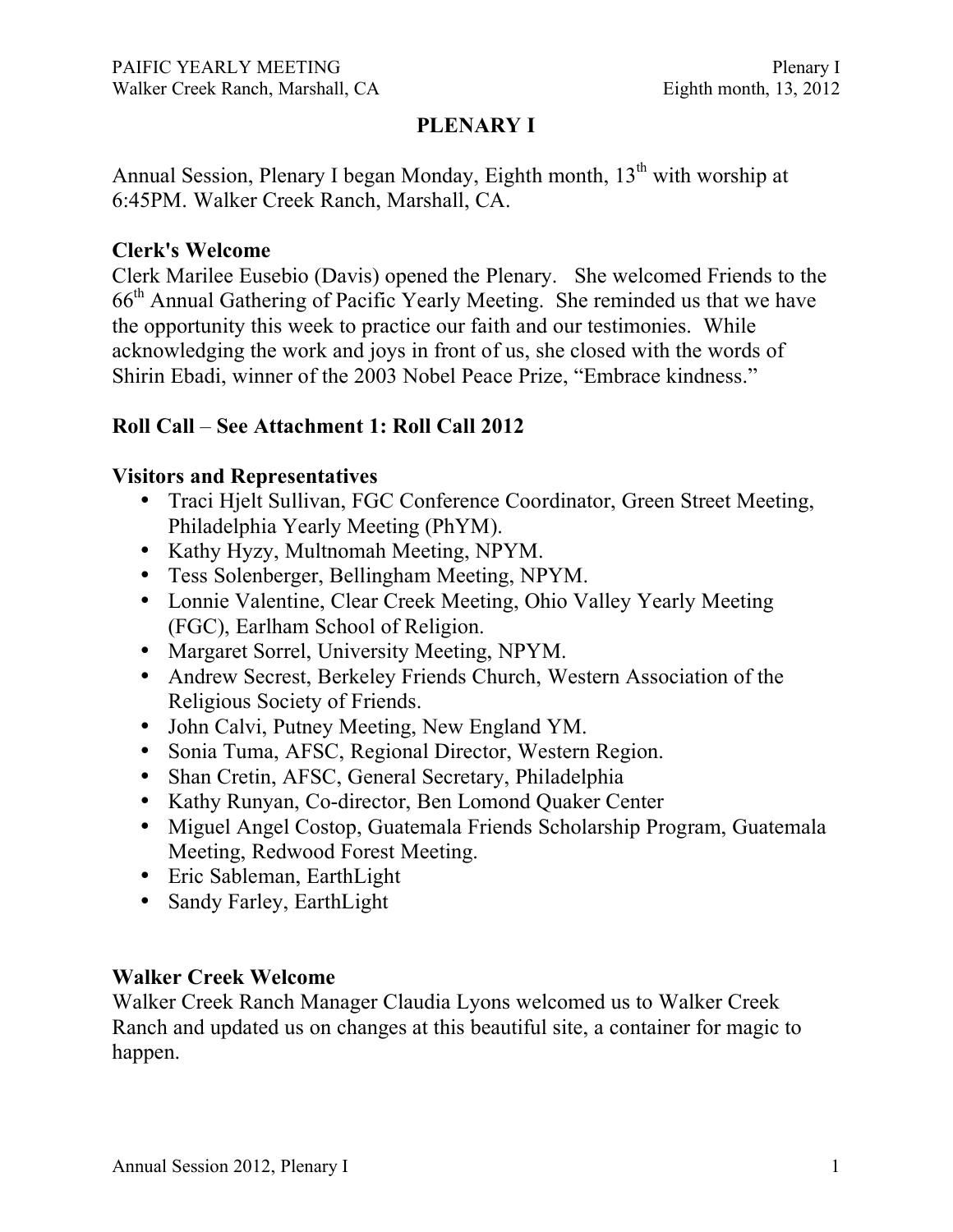PAIFIC YEARLY MEETING PAIFIC YEARLY MEETING Walker Creek Ranch, Marshall, CA Eighth month, 13, 2012

### **Nominating Committee**

Clerk David Barrows (San Diego) made the report. In order to fill a vacancy because of resignations and to do the work of the yearly meeting, the Clerk of Yearly Meeting and the Clerk of Nominating Committee made the following interim appointments, to be confirmed at this annual session of PYM:

Lanny Jay (Redwood Forest) to be a member of the Site Committee, for the term ending in 2012.

Lanny Jay (Redwood Forest) to be Clerk of the Site Committee, for the term ending in 2012.

Dottie Vera-Weiss and Brian Vera-Weiss (Palo Alto) to serve as Arrangements Co-clerks for the term ending in 2012.

Terrill Keeler (Live Oak) to be Clerk of Children's Program Committee for term ending 2012.

These appointments will be brought back at the end of Plenary for approval.

#### **Arrangements**

Nominated Co-clerks Dottie and Brian Vura-Weiss (Palo Alto): The job is to make it look like running an Annual Session is easy. Announcements were about food choices, worship-sharing locations, affinity group spaces, lost and found, interest groups, wheelchair availability and the message board. They asked us to be gentle with them and with the Walker Creek staff who have worked very hard to get this site ready for us.

#### **Children's Program**

Children's Program Coordinator Rhea Farley (Strawberry Creek) addressed the gathering. She thanked several individuals, introduced the staff and made announcements about the program to the Gathering.

#### **Junior Yearly Meeting**

Members of the JYM committee – Thomas Rios (La Jolla), Brandon Fagin (Reno), Auggie Brinker (Santa Cruz), Tess Solenburger (Bellingham, WA), and Emma Castinedo (La Jolla) - reported on activities planned for this week. Melissa Lovett-Adair, acting Clerk of the Adult JYM Committee, introduced the Friendly Adult Presence volunteers (FAPs), most of whom have already done a FAP training. Alyssa Nelson, Youth Program Coordinator, was also introduced.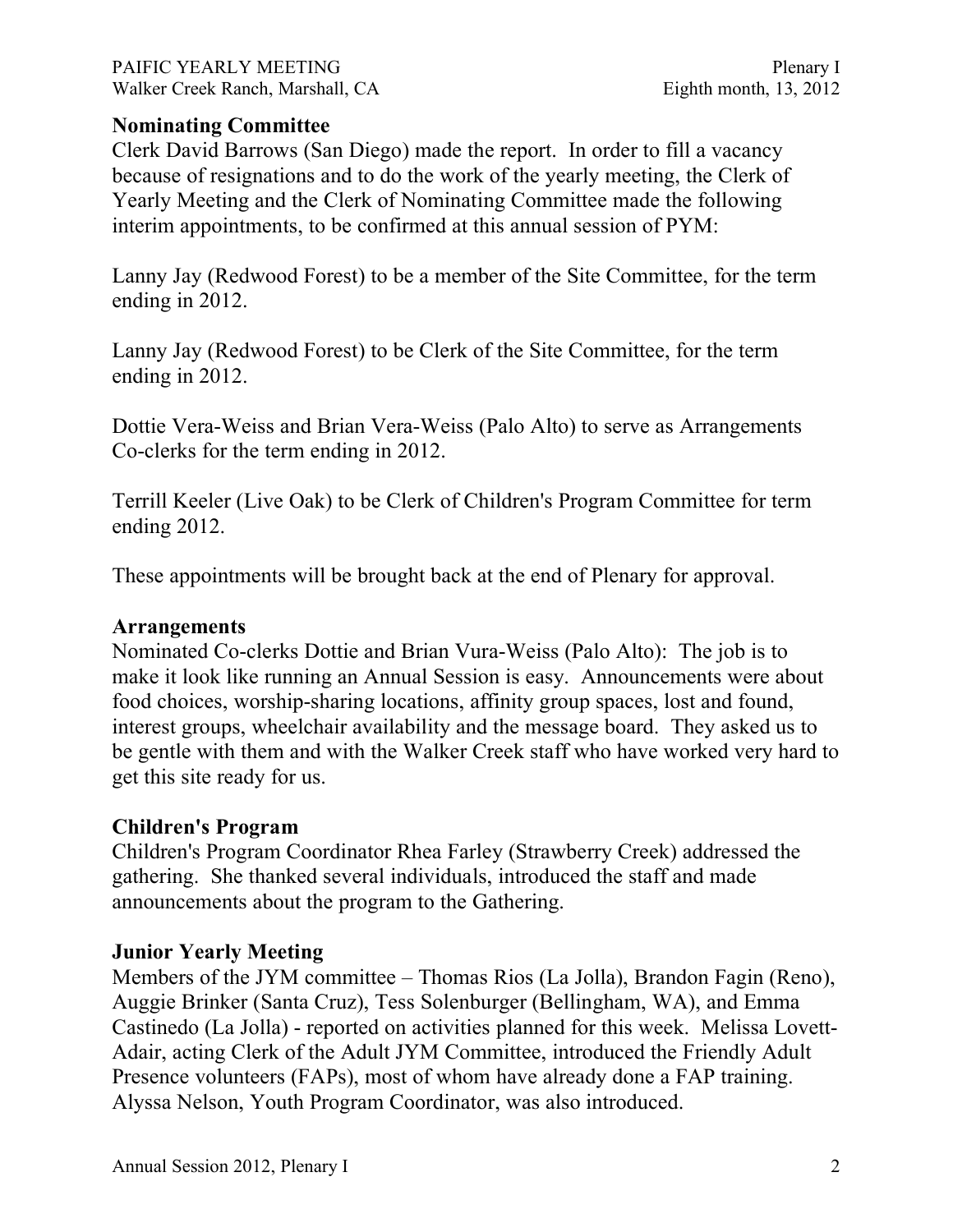### **Young Friends**

Co-clerks Nora Cooke (Grass Valley) and Nate Secrest (Lake County), and Youth Program Coordinator Alyssa Nelson (Davis), came forward. They made several announcements to the Annual Session. Representatives from all PYM committees were invited to the Young Friends business meeting on Wednesday. Alyssa Nelson announced the expansion of her support of Young Friends.

The Youth Program Coordinator Supervisory Committee sponsored a pre-annualsession workshop at Quaker Center, "Seeking Spirit All Together: Intergenerational Faith, Fun, and Fellowship," co-facilitated by Alyssa Nelson and Young Friends Co-clerk Nate Secrest (Redwood Forest). The workshop drew a total of 25 Friends (including 4 teens and 1 young adult) representing 12 Monthly Meetings and Worship Groups, 14 Quaker organizations or projects, 9 PYM committees, and 4 Quarterly Meeting committees. Nineteen of those participants subsequently attended this annual session.

## **Epistle Committee**

Barbara Babin announced that the following have been appointed by the M&O committee to serve as the Epistle Committee for this session: Steve Smith (Claremont), Cody Lowry (Orange Grove) and Patricia Portillo (Sacramento). Steve Smith will be convener.

### **Secretariat**

Clerk Don Bean (Conejo Valley) made several announcements regarding the Daily Miracle.

### **Worship-Sharing Sub-committee**

Dan Strickland (Orange Grove) made announcements about the Worship-Sharing Groups locations, split this year into either morning or afternoon groups.

### **Registrar**

Registrar Sarah Tyrrell (Berkeley) and Assistant Registrar Joyce Samati (Strawberry Creek) greeted the 280+ participants at Annual Session and welcomed questions.

### **Nominating Committee**

We approved the following minutes: